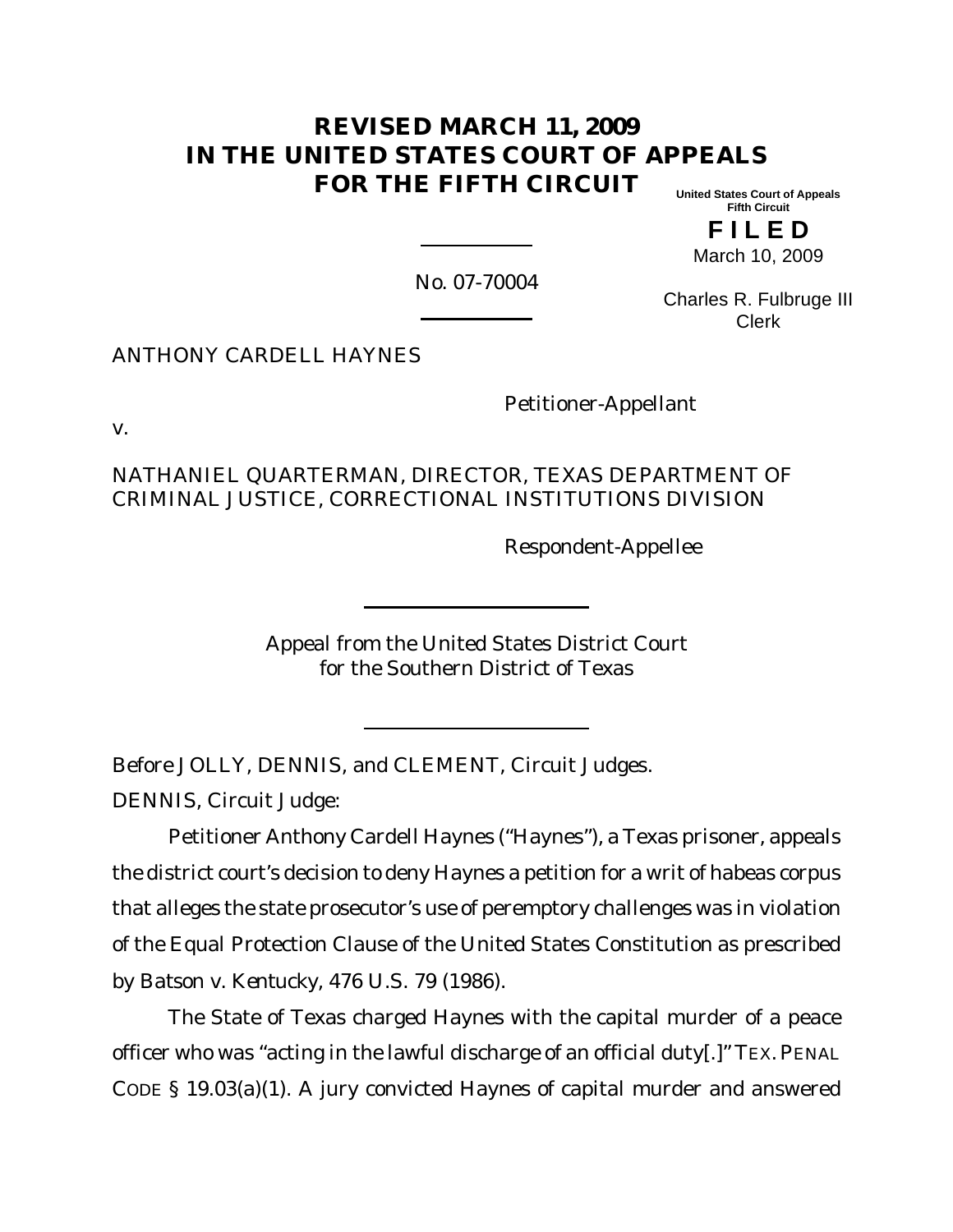Texas's special issues in a manner requiring the imposition of a death sentence. After exhausting his state remedies without relief, Haynes filed a federal habeas petition on October 5, 2005, with the United States District Court for the Southern District of Texas. The District Court denied habeas relief in an opinion filed on January 25, 2007. Haynes filed for a certificate of appealability (COA) in this court on May 30, 2007. This panel granted a COA on two issues: "(1) whether the prosecution violated his rights under the Sixth and Fourteenth Amendments through the racially discriminatory use of its peremptory challenge as to potential juror Owens; and (2) whether the prosecution violated his rights under the Sixth and Fourteenth Amendments through the racially discriminatory use of its peremptory challenge as to potential juror McQueen." *Haynes v. Quarterman,* 526 F.3d 189, 202-203 (5th Cir. 2008).

In respect to the use of peremptory challenges against prospective jurors McQueen and Owens in the *Batson* context, the relevant facts are as follows: Two different state trial judges took turns presiding over the jury selection process in this case at the state court level. Judge Wallace presided at the beginning of the jury selection process when the jurors were addressed and questioned as a group; Judge Harper presided during the next stage in which the attorneys questioned the prospective jurors individually; and Judge Wallace presided again during the final stage in which peremptory challenges were exercised and when *Batson* challenges were made, considered, and ruled upon. During the *Batson* hearing, the defendant established a *prima facie* case of a *Batson* violation, and the prosecutor justified his use of peremptory challenges against potential jurors McQueen and Owens *solely*<sup>1</sup> on his impression of their demeanor when responding to individual *voir dire* questioning (at which time Judge Wallace was not presiding).

 $1$  The State agrees on appeal that the prosecutor relied solely on demeanor evidence in making these challenges.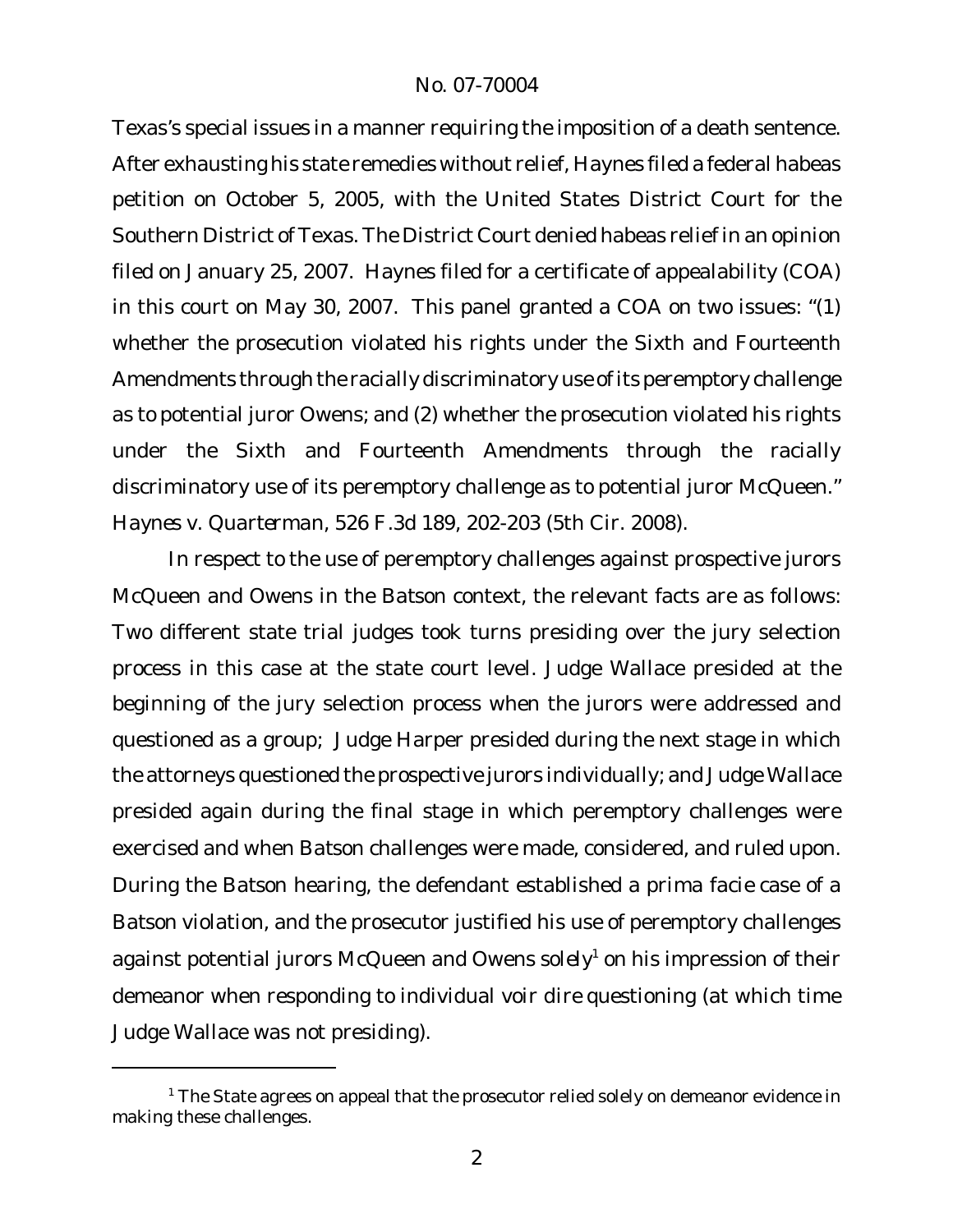In his direct appeal, Haynes appealed the *Batson* determinations to the state appellate court. On appeal, Haynes noted that "Judge Wallace, having not observed the voir dire of individual veniremembers, having not observed their demeanor, body language, responses, attitudes, and characteristics, could not assess or scrutinize the veracity of the prosecutor's explanations and observations regarding the reasons for striking these prospective veniremembers." Haynes also contended that "[a] trial court's determination of a *Batson* challenge must necessarily be based upon the facial validity of the prosecutor's explanation *in light ofthe trial court's direct evaluation of the venire*, their respective statements, responses and demeanor." (emphasis in original). In this context, Haynes argued that "the trial court erred in concluding that the State exercised its peremptory challenges against minority veniremembers Goodman, Kirkling, McQuuen [sic], and Owens, respectively in a racially neutral manner where these findings are unsupported by the record." He repeats these arguments in his federal habeas petition. His arguments with respect to McQueen and Owens are now properly before this court.

## **STANDARD OF REVIEW**

"As this case comes to us under 28 U.S.C. § 2254, our review is limited by the Antiterrorism and Effective Death Penalty Act of 1996 ('AEDPA'), which provides that habeas relief may not be granted unless the state court proceeding resulted in 'a decision that was contrary to, or involved an unreasonable application of, clearly established Federal law, as determined by the Supreme Court.' A merely incorrect state court decision is not sufficient to constitute an unreasonable application of federal law; rather, the decision must be objectively unreasonable." *Virgil v. Dretke,* 446 F.3d 598, 604 (5th Cir. 2006).

## **ANALYSIS**

**A. Haynes Did Not Waive His** *Batson* **Challenge and It Is Not Procedurally Defaulted**

3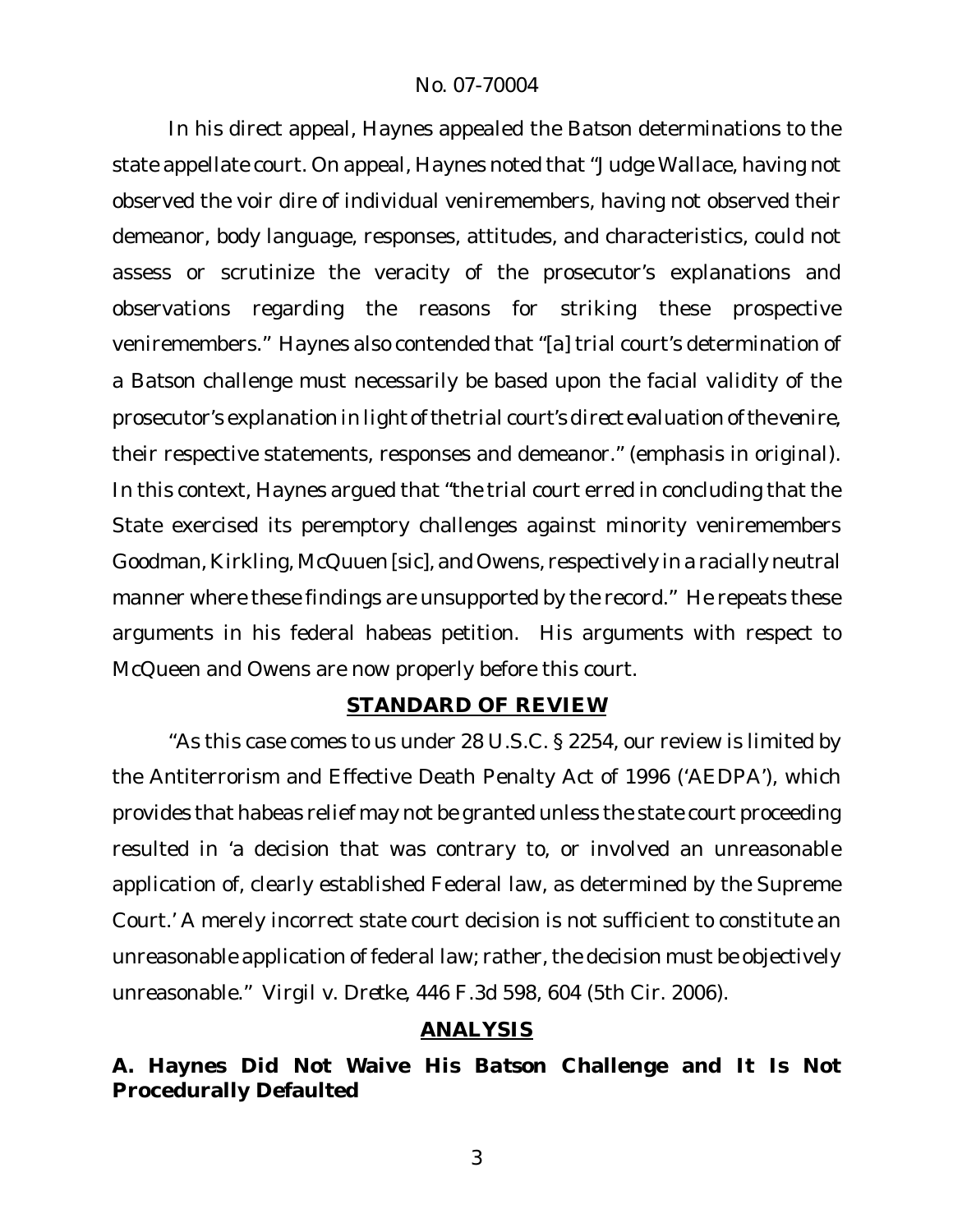The State first contends that Haynes' claim of a *Batson* violation because Judge Wallace did not preside over individual *voir dire* is procedurally defaulted. We disagree. "A state prisoner must present his claims to the state court and exhaust state remedies before seeking federal habeas relief. . . . The exhaustion requirement is satisfied when the substance of the federal habeas claim has been fairly presented to the highest state court, either through direct appeal or state habeas proceedings." *Goodrum v. Quarterman,* 547 F.3d 249, 256 (5th Cir. 2008) (internal quotation marks and citation omitted). The state appellate court recognized that Haynes made two related arguments with respect to the fact that Judge Wallace, and not Judge Harper, made the *Batson* determinations; it found only one of them to be procedurally defaulted.

The state appellate court first examined Haynes's argument that the trial judge erred and denied him due process by presiding over the *Batson* hearing even though he had not presided over the *voir dire* examination. With respect to this *due process* challenge, the state court, on direct appeal, concluded that Haynes procedurally defaulted the argument by failing to raise it before the trial court. The appellate court then proceeded to discuss a related but different argument regarding the effect of Judge Wallace's failure to sit on individual *voir dire* on the state appellate court's review of the trial court's *Batson* determinations. It did not find this argument to be procedurally defaulted and, in fact, considered this argument extensively on the merits. The state appellate court eventually concluded that Haynes was "partly correct" and decided to give the trial court "no deference" as to its *Batson* determinations. *Haynes v. State*, No. 73,685, slip op. at 17 (Tex. App. Ct. Oct. 10, 2001) (unpublished). Haynes also preserves this later issue in his federal habeas petition. The federal district court addressed this issue on the merits. *See Haynes v. Quarterman,* 2007 WL 268374, at \*16 n.10 (S.D. Tex. Jan. 25, 2007) (unpublished). We can now squarely address this issue.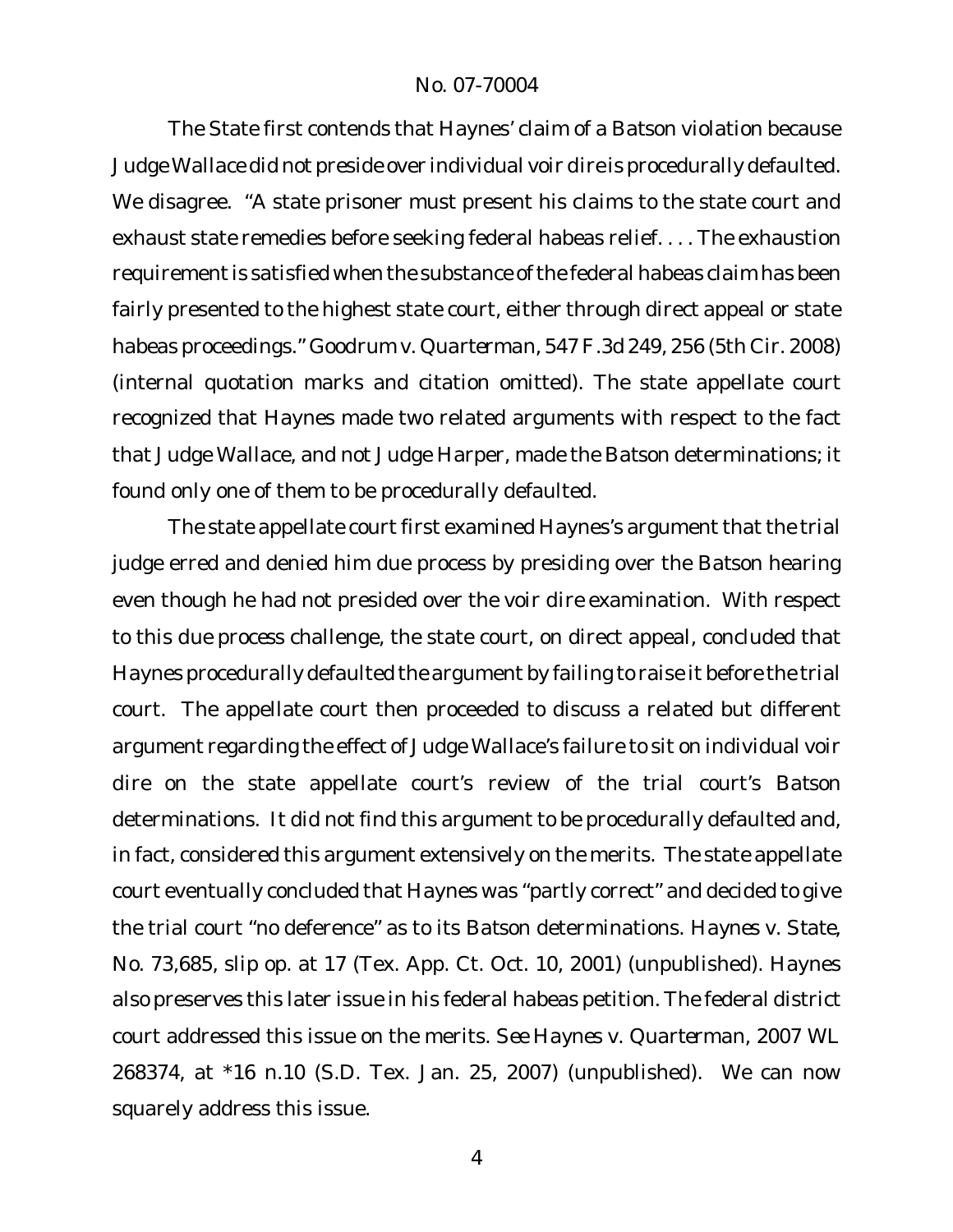## **B. A** *Batson* **Violation Occurred And Habeas Relief is Required**

A *Batson* challenge involves three steps:

The Supreme Court has outlined a three-step process for determining whether peremptory strikes have been applied in a discriminatory manner. First, the claimant must make a *prima facie* showing that the peremptory challenges have been exercised on the basis of race. Second, if this requisite showing has been made, the burden shifts to the party accused of discrimination to articulate race-neutral explanations for the peremptory challenges. Finally, the trial court must determine whether the claimant has carried his burden of proving purposeful discrimination.

*United States v. Bentley-Smith*, 2 F.3d 1368, 1373 (5th Cir. 1993). "The Constitution forbids striking even a single prospective juror for a discriminatory purpose." *Snyder v. Louisiana*, 128 S.Ct. 1203, 1208 (2008) (internal quotation marks and alteration omitted); *Reed v. Quarterman,* --- F.3d ---, 2009 WL 58903, at \*16 n.12 (5th Cir. Jan. 12, 2009).

We first consider Haynes's *Batson* claims as to prospective juror Owens. With respect to prospective juror Owens, the State concedes that the defendant made a *prima facie* showing that the peremptory challenge had been exercised on the basis of race.

For the second step, the prosecutors articulated a race-neutral explanation as to Owens based entirely on demeanor. The Supreme Court demands that the trial court especially scrutinize explanations based purely on demeanor. *See Snyder,* 128 S.Ct. at 1208; *see also Davis v. Fisk Elec. Co.,* 268 S.W.3d 508, 518 (Tex. 2008); *Goodwin v. State,* 898 S.W.2d 380, 382 (Tex. Ct. App.-San Antonio 1995); *Daniels v. State,* 768 S.W.2d 314, 317-18 (Tex. Ct. App.-Tyler 1988)*.* This demand is logically derived from the underlying rationale for delegating the *Batson* determination to a *trial* court and according it substantial deference – namely, that the trial court is better able to make determinations of demeanor. *See Snyder*, 128 S.Ct. at 1208 ("We have recognized that these determinations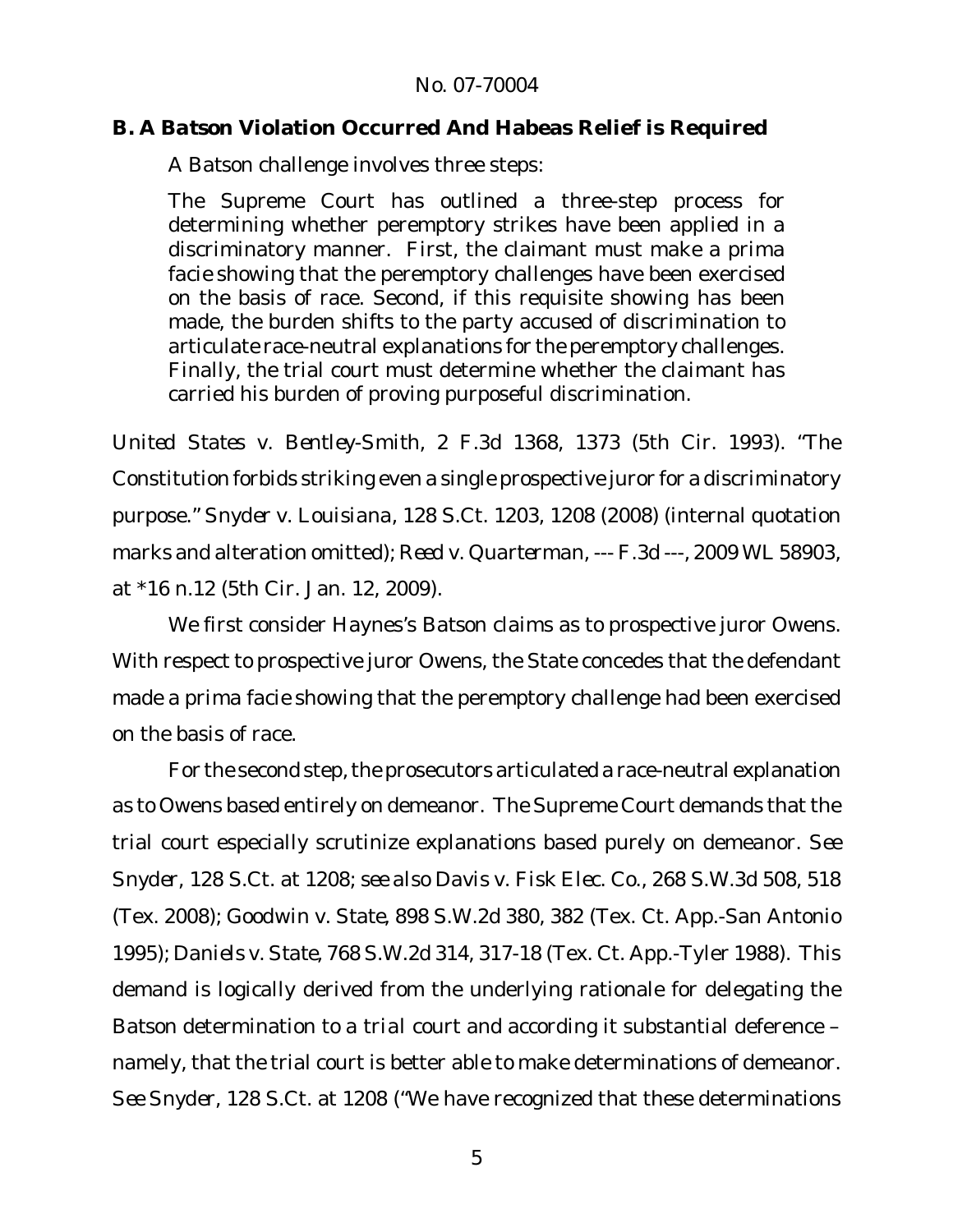of credibility and demeanor lie peculiarly within a trial judge's province.") (internal quotations and citations omitted); *Miller-El v. Cockrell*, 537 U.S. 322, 339 (2003); *see alsoThompson v. Keohane,* 516 U.S. 99, 111 (1995). Therefore, we accord the trial court the primary role in adjudicating demeanor- based *Batson* challenges because the trial court is in a better position to evaluate those challenges and is not relying, as the appellate court does, solely on the paper record. *See Moody v. Quarterman,* 476 F.3d 260, 272 (5th Cir. 2007) (noting that, according to the Supreme Court, the state court's credibility and demeanor determinations based solely on the paper record are not accorded a presumption of correctness, i.e., AEDPA deference) (citing *Cabana v. Bullock*, 474 U.S. 376, 388 n.5 (1986), *overruled in part on other grounds*, *Pope v. Illinois*, 481 U.S. 497 (1987)); *see also Mann v. Scott,* 41 F.3d 968, 982 (5th Cir. 1994).

For demeanor-based challenges especially, appellate review is necessarily dependent on the trial court's inquiry into the prosecutor's reasons and his personal observations of the juror's demeanor that is the basis for those reasons. *See Snyder,* 128 S.Ct. at 1208; *United States v. Lance,* 853 F.2d 1177, 1181 (5th Cir. 1988)*; Bentley-Smith,* 2 F.3d at 1375; *United States v. Cobb,* 975 F.2d 152, 155-56 (5th Cir. 1992). Such an inquiry is derivative of the trial court's clearly established obligation to "undertake 'a sensitive inquiry into such circumstantial and direct evidence of intent as may be available.'" *Batson*, 476 U.S. at 93 (quoting *Arlington Heights v. Metro. Housing Dev. Corp.*, 429 U.S. 252, 266 (1977) (citation omitted and emphasis added)); *id.* at 95 ("[T]he trial court *must* undertake a '*factual inquiry*' that 'takes into account *all possible explanatory factors'* in the particular case." (emphasis added)); *Miller-El v. Dretke,* 545 U.S. 231, 251-52 (2005) ("*Miller-El II"*) ("As for law, the rule in *Batson* provides an opportunity to the prosecutor to give the reason for striking the juror, and it *requires* the judge to assess the plausibility of that reason *in light of all evidence* with a bearing on it." (emphasis added)). For example, in *Jones v. Butler*, we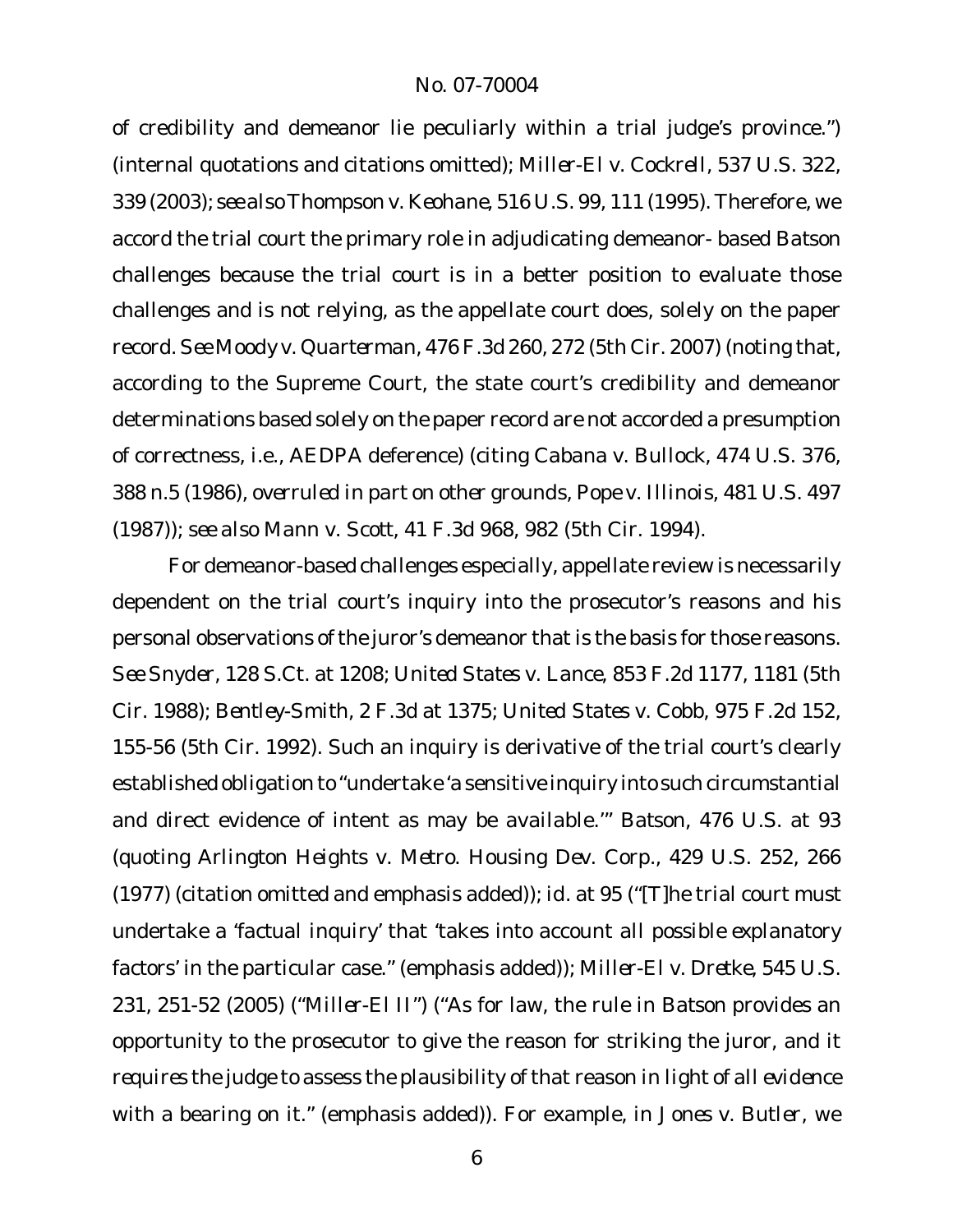read *Batson* to require the application of the trial court's observations of individual jurors if relevant to the prosecutor's explanation:

The trial judge then evaluates, 'consider[ing] all relevant circumstances,' whether the prosecutor's explanation is race-neutral or a pretext for excluding potential jurors based on race. In making this determination the trial judge has available not only the prosecutor's explanation, but also the judge's observations of the demeanor of the prosecutor *and the veniremen*. As the Supreme Court noted in *Batson*, the finding of intentional discrimination in use of peremptory challenges is a finding of fact that 'largely will turn on evaluation of credibility.' Years after trial, the prosecutor cannot adequately reconstruct his reasons for striking a venireman. Nor can the judge recall whether he believed a potential juror's statement that any alleged biases would not prevent him from being a fair and impartial juror.

864 F.2d 348, 369-70 (5th Cir. 1988) (emphasis added); *see also Wilkerson v. Collins,* 950 F.2d 1054, 1063 (5th Cir. 1992) (quoting *Mayo v. Lynaugh*, 893 F.2d 683, 689 (5th Cir.), *modified*, 920 F.2d 251 (5th Cir. 1990)). Texas courts have also read *Batson* in this way:

*Batson* requires the trial judge to embrace a participatory role in *voir dire*, noting the subtle nuance of both verbal and nonverbal communication from each member of the venire. . . . The trial judge is present during *voir dire* and is best able to observe the demeanor and tenor of voice of the venireperson. . . . Accordingly, although a prosecutor gives a race-neutral explanation, the trial judge, based upon all the evidence and his observations and experience, may determine whether or not the explanation is artificial or pretextual.

*Smith v. State,* 814 S.W.2d 858, 861-62 (Tex. Ct. App.-Amarillo 1991); *accord Ingram v. State,* 978 S.W.2d 627, 630 (Tex. Ct. App.-Amarillo 1998); *Gaines v. State,* 811 S.W.2d 245, 250 (Tex. Ct. App.-Dallas 1991). Taking these principles together, trial courts are accorded the primary role in adjudicating *Batson* challenges because they can apply the relevant circumstances, which include their presumed observations of the juror and the entire *venire* as part of their role to oversee the trial*. See, e.g., Rice v. Collins,* 546 U.S. 333, 336 (2006);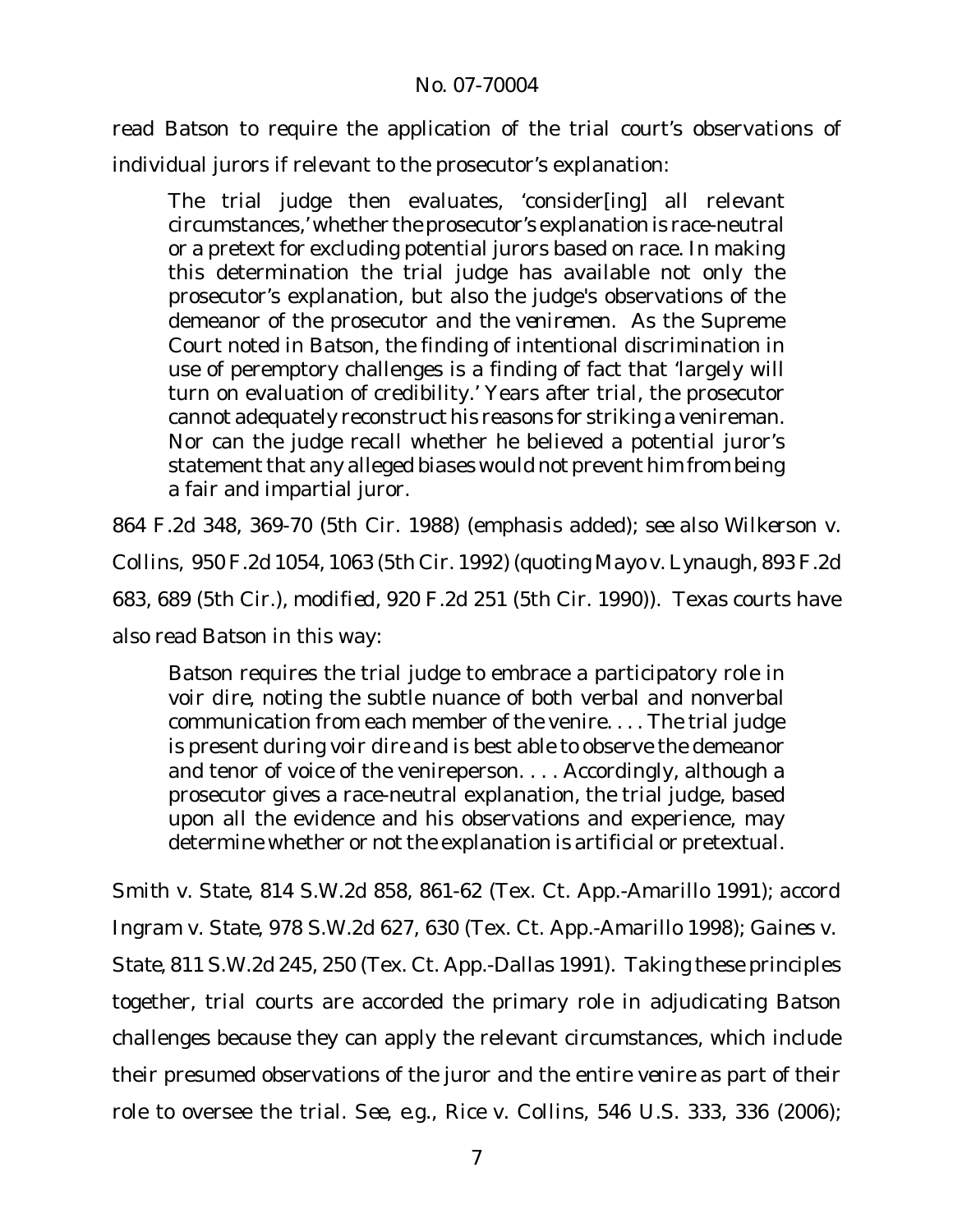*Miller-El II,* 545 U.S. at 240; *United States v. Armstrong,* 517 U.S. 456, 467-68 (1996). In this case, the trial court and the state appellate court did not conduct a "factual inquiry" or a "sensitive" inquiry into the demeanor-based reasons because neither court applied the relevant observations of the juror's demeanor despite the trial court's role and experience overseeing the individual *voir dire*. The state appellate court in this case found that both the trial judge and the appellate court made their *Batson* determinations from the same appellate factfinding position, *i.e.*, from the cold paper record, and therefore the state court concedes there was no trial fact-finding. The state appellate court concluded:

Because the trial judge did not witness the actual voir dire at issue, his position as fact-finder with regard to the demeanor of the veniremembers at issue *is no better than that of this Court*. Thus, we owe him no deference. . . . But regardless of whether the trial judge referred to the record, any concern arising from this situation is moot, because we have not given deference and have ourselves reviewed the voir dire record.

*Haynes*, No. 73,685, slip op. at 17–18 (emphasis added) (citing *Garcia v. State,* 15 S.W.3d 533, 535-36 (Tex. Ct. Crim. App. 2000)). Taking this conclusion to its logical end, we cannot correspondingly apply AEDPA deference to the state court, because the state courts engaged in pure appellate fact-finding for an issue that turns entirely on demeanor. *See Moody,* 476 F.3d at 272. It is clearly established that the cold record cannot accurately reveal the demeanor of live trial participants. *See, e.g., Witt,* 469 U.S. at 428; *Patton v. Yount,* 467 U.S. 1025, 1038 & n.14 (1984); *Ciccarello v. Graham*, 296 F.2d 858, 860 (5th Cir. 1961) ("Analysis of the cold record can never equal a first-hand observation of the witness' demeanor on the stand[.]"). Therefore, no court, including ours, can now engage in a proper adjudication of the defendant's demeanor-based *Batson* challenge as to prospective juror Owens because we will be relying solely on a paper record and would thereby contravene *Batson* and its clearly-established